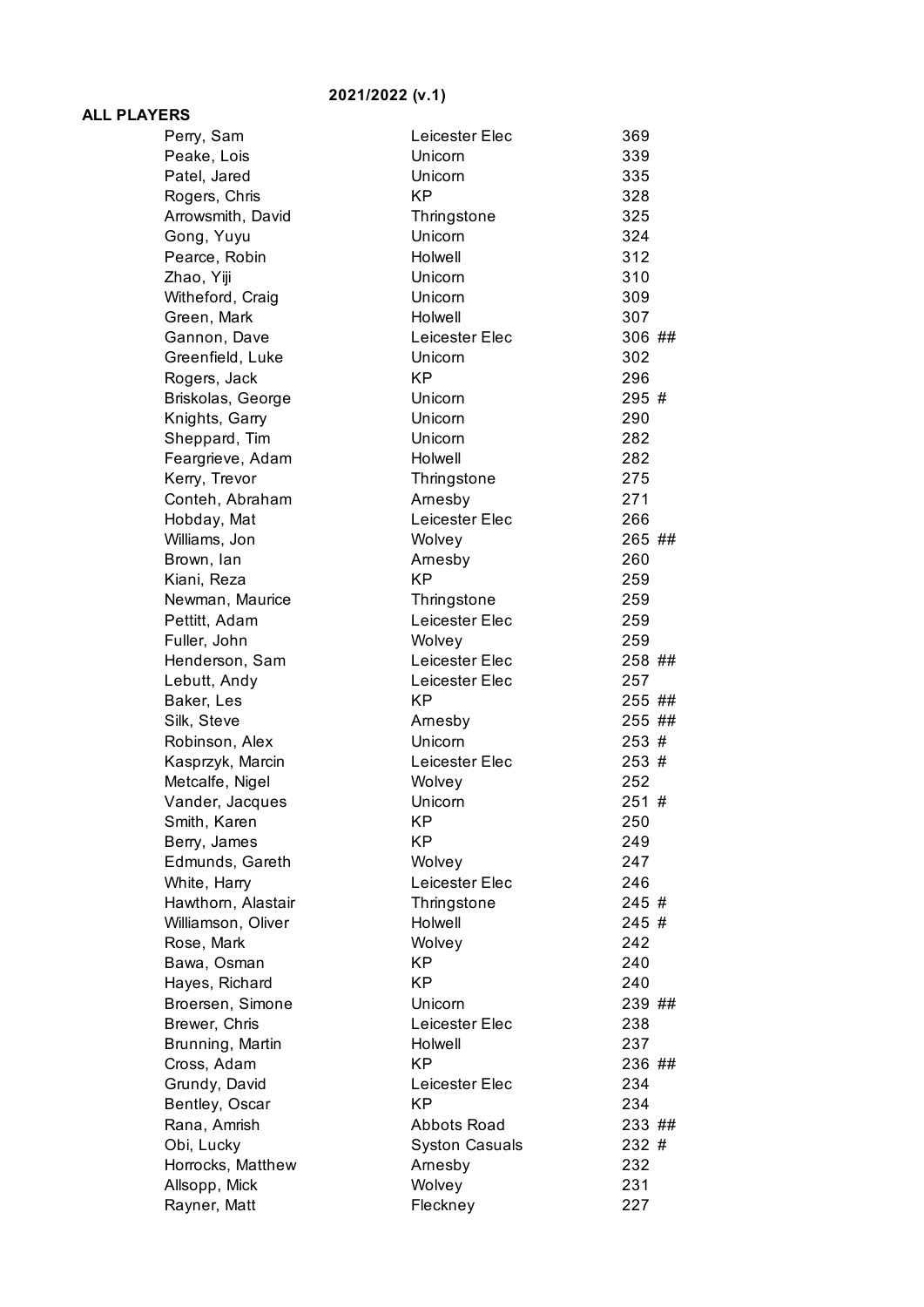| Adams, Ross        | <b>Abbots Road</b>    | 224 ## |
|--------------------|-----------------------|--------|
| Gerakios, Georgios | Thringstone           | 224    |
| George, Rebecca    | KP                    | 223    |
| Smith, Tony        | <b>DV</b>             | 223    |
| Bramhall, Darren   | Arnesby               | 222    |
| Truman, Malcolm    | <b>DV</b>             | 222    |
| Lancaster, James   | Arnesby               | 221    |
| Emery, Rhys        | Arnesby               | 219    |
| Morley, James      | Holwell               | 219 ## |
| Genovese, John     | Unicorn               | 216#   |
| Andrews, Dan       | KP                    | 216    |
| Parsons, Geoff     | Unicorn               | 213    |
| Caratella, Sohail  | <b>DV</b>             | 212#   |
| McClurkin, George  | <b>KP</b>             | 211    |
| Parker, Kevin      | <b>DV</b>             | 211    |
| Parmar, Vishal     | Abbots Road           | 211    |
| Taylor, Barry      | Thringstone           | 210 ## |
| Brojaka, Alex      | Thringstone           | 207    |
| Jackson, Alex      | Unicorn               | 207 ## |
| Woodfield, Jason   | <b>Syston Casuals</b> | 207    |
| Jacom, Jon         | <b>Syston Casuals</b> | 206 #  |
| Jogi, Arun         | <b>DV</b>             | 206    |
| Whittaker, Bob     | <b>Syston Casuals</b> | 205    |
| Kirkup, Joe        | Unicorn               | 204 #  |
| Briggs, Matt       | <b>DV</b>             | 202    |
| Thomson, Nathan    | Arnesby               | 202    |
| Patel, Brajesh     | <b>KP</b>             | 201#   |
| Bolton, Martin     | <b>Regent Sports</b>  | 198 #  |
| Pagett, Phil       | <b>DV</b>             | 198    |
| White, Steve       | Leicester Elec        | 197    |
| Kotecha, Rayan     | <b>KP</b>             | 196 ## |
| Mason, Alex        | <b>Great Glen</b>     | 196    |
| Radenhurst, Sam    | Leicester Elec        | 196 ## |
| Birbeck, Jess      | <b>DV</b>             | 195    |
| Malik, Zia         | KP                    | 195    |
| Mishra, Himansu    | КP                    | 195    |
| Gudela, Amardeep   | <b>KP</b>             | 194    |
| Underwood, John    | <b>KP</b>             | 194    |
| Sanderson, Kevin   | <b>Regent Sports</b>  | 193    |
| Roche, Dave        | Holwell               | 192    |
| Bumpus, Paul       | DV                    | 190    |
| Fox, Tony          | Holwell               | 190    |
| Jones, Phil        | Thringstone           | 188 ## |
| Tailor, Chetan     | <b>Abbots Road</b>    | 187    |
| Prescott, Jason    | Fleckney              | 186    |
| Rayner, Nick       | B&W                   | 186 #  |
| Cox, Patrick       | КP                    | 185    |
| Hancock, Geoff     | Abbots Road           | 185    |
| Sharda, Vishaal    | KP                    | 185    |
| Dehnen, Ruben      | KP                    | 184    |
| Sodha, Chandresh   | <b>Syston Casuals</b> | 184    |
| Jones, Freddy      | Lutterworth           | 183 #  |
| Matthams, Neil     | <b>DV</b>             | 183    |
| Bateman, Charlie   | <b>Regent Sports</b>  | 182    |
| Pettitt, Russell   | Leicester Elec        | 182    |
| Sharp, Jacob       | Unicorn               | 182    |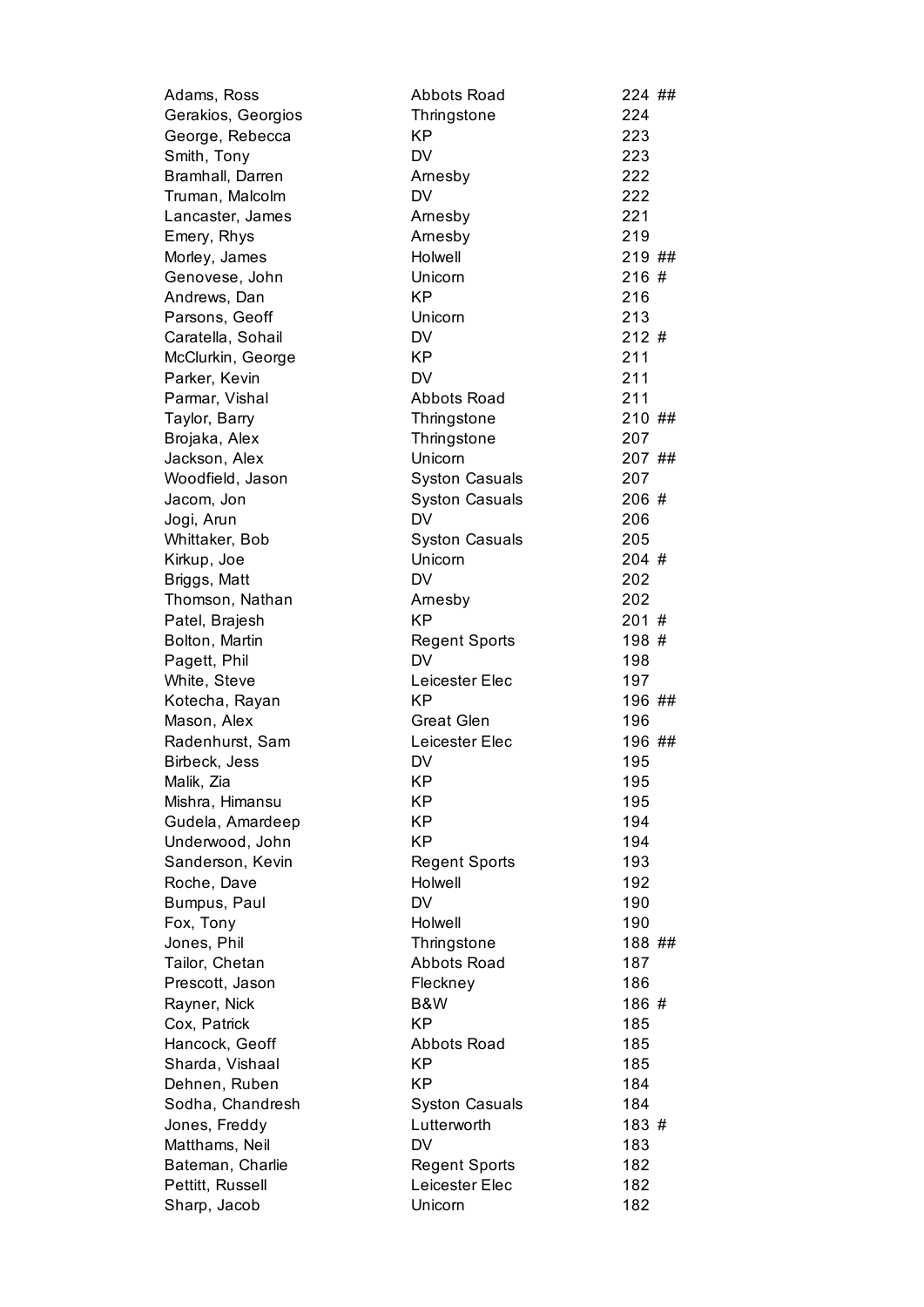| Wright, Andy       | Leicester Elec        | 181    |
|--------------------|-----------------------|--------|
| lacovou, Nicolas   | Unicorn               | 180 #  |
| James, Mike        | Holwell               | 180    |
| Pound, Steve       | <b>Syston Casuals</b> | 177    |
| Jamieson, Pete     | Fleckney              | 175    |
| Aldis, Simon       | <b>KP</b>             | 174    |
| Searle, Andy       | <b>KP</b>             | 174    |
| Pratt, Steve       | Abbots Road           | 173    |
| Thomas, Anthony    | Goons                 | 173    |
| Sacoor, Fahed      | <b>Abbots Road</b>    | 172    |
| Small, Dave        | Arnesby               | 172    |
| Winsper, John      | Leicester Elec        | 172    |
| Jones, Colin       | Lutterworth           | 170    |
| Seeds, Dave        | <b>WW</b>             | 170    |
| Szostak, John      | <b>Syston Casuals</b> | 170    |
| Whetherly, lan     | <b>Syston Casuals</b> | 169 #  |
| Kermode, Jack      | <b>WW</b>             | 168    |
| Johnson, Bruce     | Arnesby               | 167    |
| Nakeshree, Pritesh | <b>Syston Casuals</b> | 167 #  |
| Poole, Jacob       | <b>Regent Sports</b>  | 167    |
| Gladders, Martin   | Goons                 | 166 ## |
| Anderson, Richard  | <b>Regent Sports</b>  | 165    |
| Forster, Ron       | Unicorn               | 165#   |
| Gohel, Ketan       | <b>Syston Casuals</b> | 164 ## |
| Hume, Joseph       | Unicorn               | 164 ## |
| Jordan, Dean       | <b>KP</b>             | 163 ## |
| Stretton, Clive    | <b>Syston Casuals</b> | 163    |
| Wagstaff, Dave     | Arnesby               | 163    |
| Patel, Hardik      | <b>Abbots Road</b>    | 162    |
| Lapworth, Mike     | <b>KP</b>             | 161    |
| Sharpe, Dave       | Holwell               | 160    |
| Ho, Justin         | Unicorn               | 159    |
| Andrews, Steve     | Nomads                | 157#   |
| Hinson, Phil       | B&W                   | 157#   |
| Robertson, James   | Fleckney              | 157    |
| Pickering, Shirley | KP.                   | 155 #  |
| Jarvis, Matthew    | <b>KP</b>             | 154 #  |
| Smith, Cliff       | <b>Great Glen</b>     | 153    |
| Makhani, Shokat    | Leicester Elec        | 152    |
| Mountain, David    | KP                    | 152    |
| Taylor, Martin     | Nomads                | 152    |
| Jones, Kevin       | Lutterworth           | 151    |
| Morris, Scott      | <b>Syston Casuals</b> | 151 #  |
| Ward, Silvanus     | <b>Syston Casuals</b> | 149    |
| Cadman, Jacob      | KP                    | 148    |
| Hinson, Paul       | Goons                 | 148    |
| Weston, Chris      | Nomads                | 148    |
| Brindley, John     | Unicorn               | 146    |
| Eastell, Mike      | Lutterworth           | 146    |
| Lapworth, Bradley  | <b>Abbots Road</b>    | 146    |
| Rahul, Raju        | <b>Abbots Road</b>    | 146    |
| Trueman, Kevin     | <b>Great Glen</b>     | 145    |
| Adams, Steve       | KP                    | 144    |
| Bessant, Steve     | KP                    | 143    |
| Kocsis, Laszlo     | Nomads                | 143    |
| Robinson, Scott    | Goons                 | 143    |
|                    |                       |        |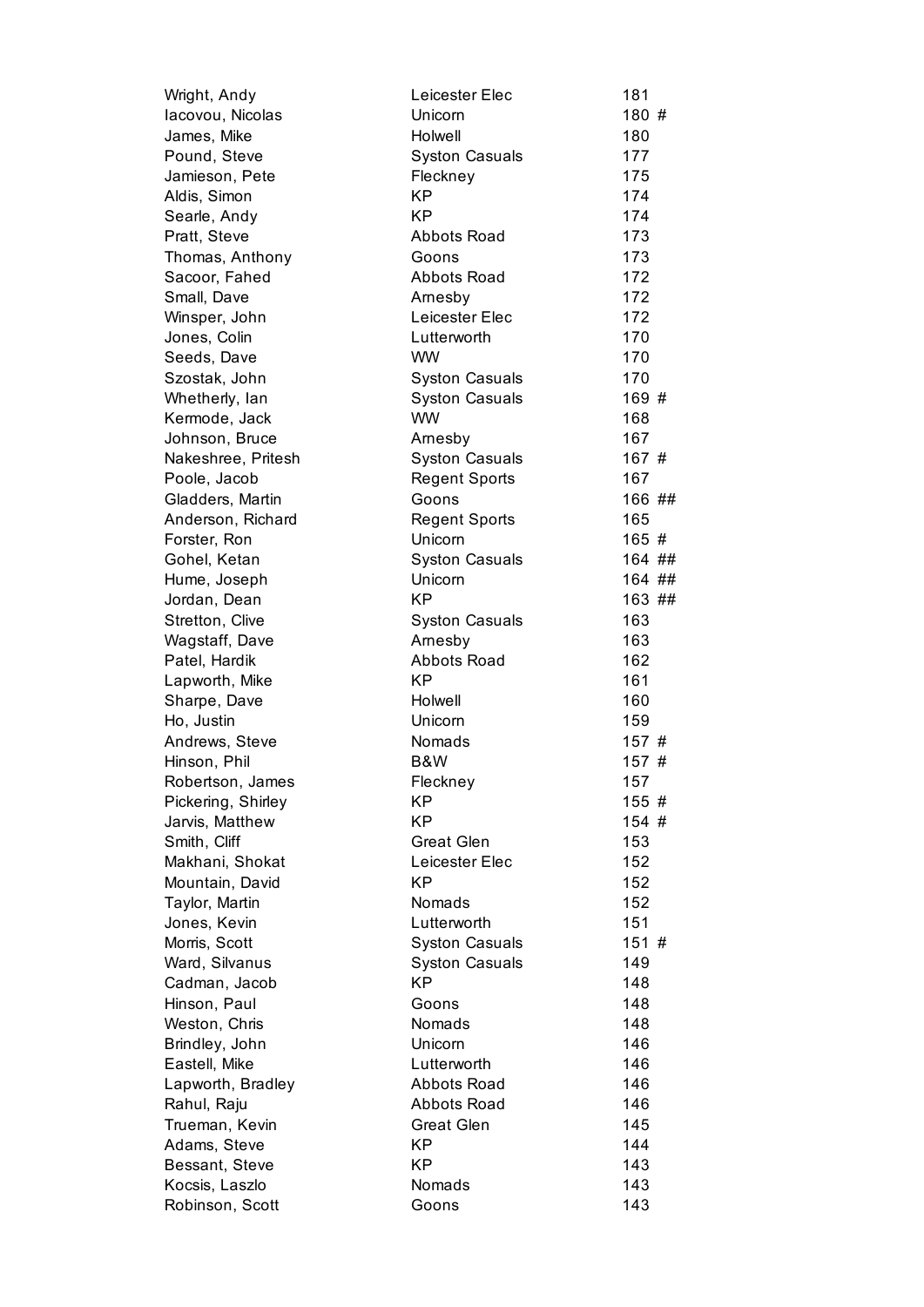| Slevin, Carl            | <b>Great Glen</b>     | 143    |
|-------------------------|-----------------------|--------|
| Geanta, Tony            | Unicorn               | 142#   |
| Lovett, Nile            | Arnesby               | 142#   |
| Palmer, Bob             | Fleckney              | 142    |
| Lad, Ajay               | <b>Syston Casuals</b> | 141#   |
| Parmar-Saville, Chris   | <b>KP</b>             | 141    |
| Smith, Tracey           | <b>DV</b>             | 141#   |
| Tweed, Jordan           | Unicorn               | 141    |
| Box, Mick               | <b>WW</b>             | 140    |
| Ducksbury, Sigourney    | <b>KP</b>             | 140    |
| Sangha, Preetpal        | Leicester Elec        | 140    |
| Al-Katrib, Eiz Eddin    | <b>Abbots Road</b>    | 139    |
| Blair, Luke             | <b>DV</b>             | 139    |
| Lockington, lan         | <b>Syston Casuals</b> | 139    |
| Clay, Mark              | Nomads                | 138    |
| Kwok, Eddie             | <b>KP</b>             | 138    |
| Powell, Joshua          | Unicorn               | 138 #  |
| Parker, Michael         | <b>KP</b>             | 137    |
| Pitts, Gary             | Goons                 | 137#   |
| Dale, Callum            | <b>WW</b>             | 136 #  |
| Zhang, Guan Mei         | Unicorn               | 136    |
| Phipps, Tom             | B&W                   | 136    |
| Henshaw, John           | <b>DV</b>             | 135    |
| Huang, Xi-Long          | Unicorn               | 135    |
| Hall, Terry             | <b>Syston Casuals</b> | 134    |
| Jacques, John           | Goons                 | 134    |
| Patel, Ketan            | <b>Abbots Road</b>    | 134    |
| Bowness, John           | <b>KP</b>             | 133    |
| Robinson, Barry         | Goons                 | 133    |
| Wood, Peter             | Fleckney              | 133#   |
| Cutler, Graham          | Goons                 | 132#   |
| Dewsbury, John          | <b>Regent Sports</b>  | 132 ## |
| Jones, Stu              | <b>Regent Sports</b>  | 132    |
| Lenton, John            | Thringstone           | 130#   |
| Pember, Martin          | КP                    | 130    |
| Bishop, Nick            | <b>Syston Casuals</b> | 129    |
| Brown, Edward           | Leicester Elec        | 129 ## |
| Gabbar, Ayman Abdul     | KP                    | 128    |
| Rana, Dave              | Abbots Road           | 128    |
| Berdej, Fred            | Holwell               | 127    |
| Price, Rob              | <b>Regent Sports</b>  | 127 ## |
| Rathod, Bhulesh         | <b>Abbots Road</b>    | 127    |
| Shaikh, Sameer          | <b>Abbots Road</b>    | 127    |
| Woodward, Chris         | Leicester Elec        | 127    |
| Pickering, Rod          | KP                    | 126    |
| Gilmour- Evans, Charlie | <b>KP</b>             | 124#   |
| Harrison, Steve         | Goons                 | 124    |
| Mistry, Kishen          | Abbots Road           | 124    |
| Bhakta, Kai             | <b>WW</b>             | 123    |
| Chung, Paul             | Unicorn               | 123#   |
| Crowson, Allan          | DV                    | 123    |
| Bajarias, Elly          | <b>WW</b>             | 122    |
| Cooke, Ben              | <b>WW</b>             | 122    |
| Green, David            | Unicorn               | 122    |
| Westaby, Alex           | Leicester Elec        | 122 ## |
| Woolman, Daniel         | Leicester Elec        | 122    |
|                         |                       |        |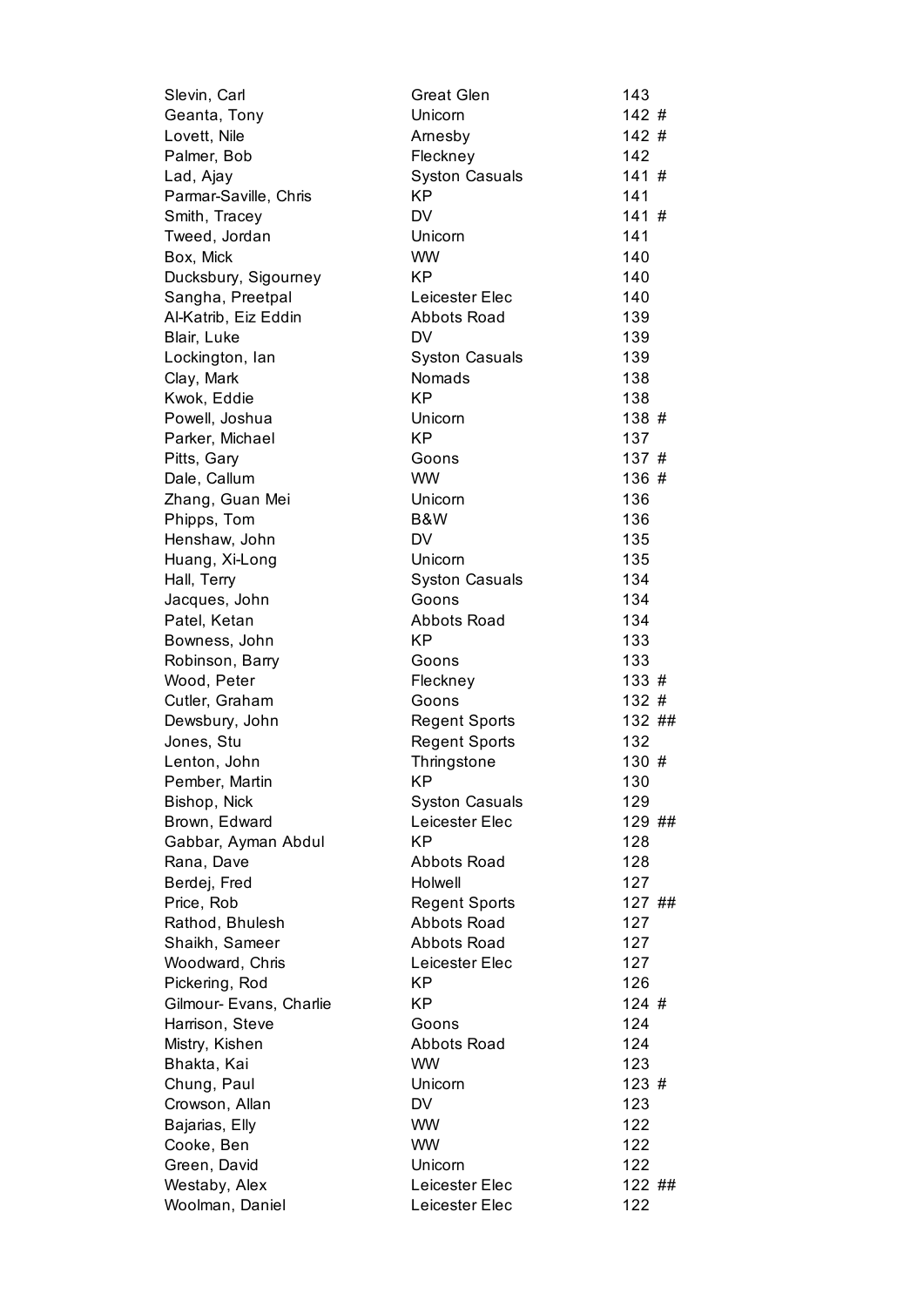| Ducksbury, Paul                   | KP                                 | 121        |
|-----------------------------------|------------------------------------|------------|
| Eastman, Ted                      | <b>WW</b>                          | 121#       |
| Harvey, Marcus                    | <b>WW</b>                          | 121#       |
| Silvester, Dave                   | Leicester Elec                     | 120        |
| Edwards, Kevin                    | Goons                              | 119        |
| Knight, lan                       | B&W                                | 119        |
| Jones, Simon                      | Lutterworth                        | 118        |
| Moylan, Brian                     | Leicester Elec                     | 118        |
| Geary, Robert                     | <b>KP</b>                          | 117        |
| Glauds, Wes                       | <b>Syston Casuals</b>              | 117        |
| Lam, Abraham                      | KP                                 | 117        |
| Monteiro, Tony                    | <b>Syston Casuals</b>              | 117        |
| Obilaso, Kenny                    | Fleckney                           | 117        |
| Herbert, Kelvin                   | <b>Great Glen</b>                  | 116        |
| Smith, Mike                       | <b>KP</b>                          | 116        |
| Wood, Phil                        | <b>KP</b>                          | 116        |
| Gibson, Paul                      | Holwell                            | 115        |
| Wyche, Nick                       | Fleckney                           | 115        |
| Cox, Dave                         | Leicester Elec                     | 114        |
| Lambert, Ray                      | Holwell                            | 114        |
| Lancaster, Corey                  | <b>KP</b>                          | 114        |
| Bousbaine, Alex                   | <b>KP</b>                          | 113#       |
| Wale, Terry                       | Nomads                             | 113        |
| Willson, Alan                     | B&W                                | 113        |
| Godwin, Jack                      | <b>WW</b>                          | 111#       |
| Greasley, Dave                    | Leicester Elec                     | 111        |
| Morjaria, Roma                    | <b>KP</b>                          | 111        |
| Pulford, John                     | Lutterworth                        | 111        |
| Yusuf, Zakaria                    | <b>Abbots Road</b>                 | 111        |
| Scarborough, Tony                 | <b>KP</b>                          | 110        |
| Ahmed, Shabnam                    | <b>Abbots Road</b>                 | 109        |
| Croucher, Dave                    | Nomads                             | 109        |
| Hallam, Frankie                   | <b>WW</b>                          | 109        |
| Downes, Alec                      | <b>KP</b>                          | 107        |
| Webster, Chris                    | <b>WW</b>                          | 107#       |
| Burrage, Stephen                  | WW.                                | 106        |
| Featherstone, Gary                | <b>Regent Sports</b>               | 106        |
| Livermore, Graham                 | Holwell                            | 106 #      |
| Bhakta, Kalan                     | <b>WW</b>                          | 105        |
| Burns, Tony                       | Fleckney                           | 105        |
| Williams, Mark                    | <b>Wigston Cons</b>                | 105 ##     |
| Andrews, Kelsey                   | <b>WW</b>                          | 104#       |
| Duffield, Hugh                    | ΚP                                 | 104#       |
| Sanders, Rob                      | Nomads<br><b>KP</b>                | 103        |
| Smith, Neil                       | <b>KP</b>                          | 103        |
| Walmsley, Bill                    |                                    | 103        |
| Hawkins, Trevor                   | Nomads<br><b>KP</b>                | 102<br>101 |
| Gabbar, Fares                     | DV                                 | 100        |
| Oxbrough, Alan<br>Wilson, Pete    | Fleckney                           | 100        |
|                                   | B&W                                | 99         |
| Angrave, Jack                     |                                    | 99         |
| Coleman, Bradley<br>Shatford, lan | Abbots Road<br><b>Wigston Cons</b> | 99 ##      |
| Weedall, Matthew                  | <b>WW</b>                          | 99         |
| Wisdish, Gillian                  | DV                                 | 99         |
| Garford, Pete                     | <b>Wigston Cons</b>                | 98 ##      |
|                                   |                                    |            |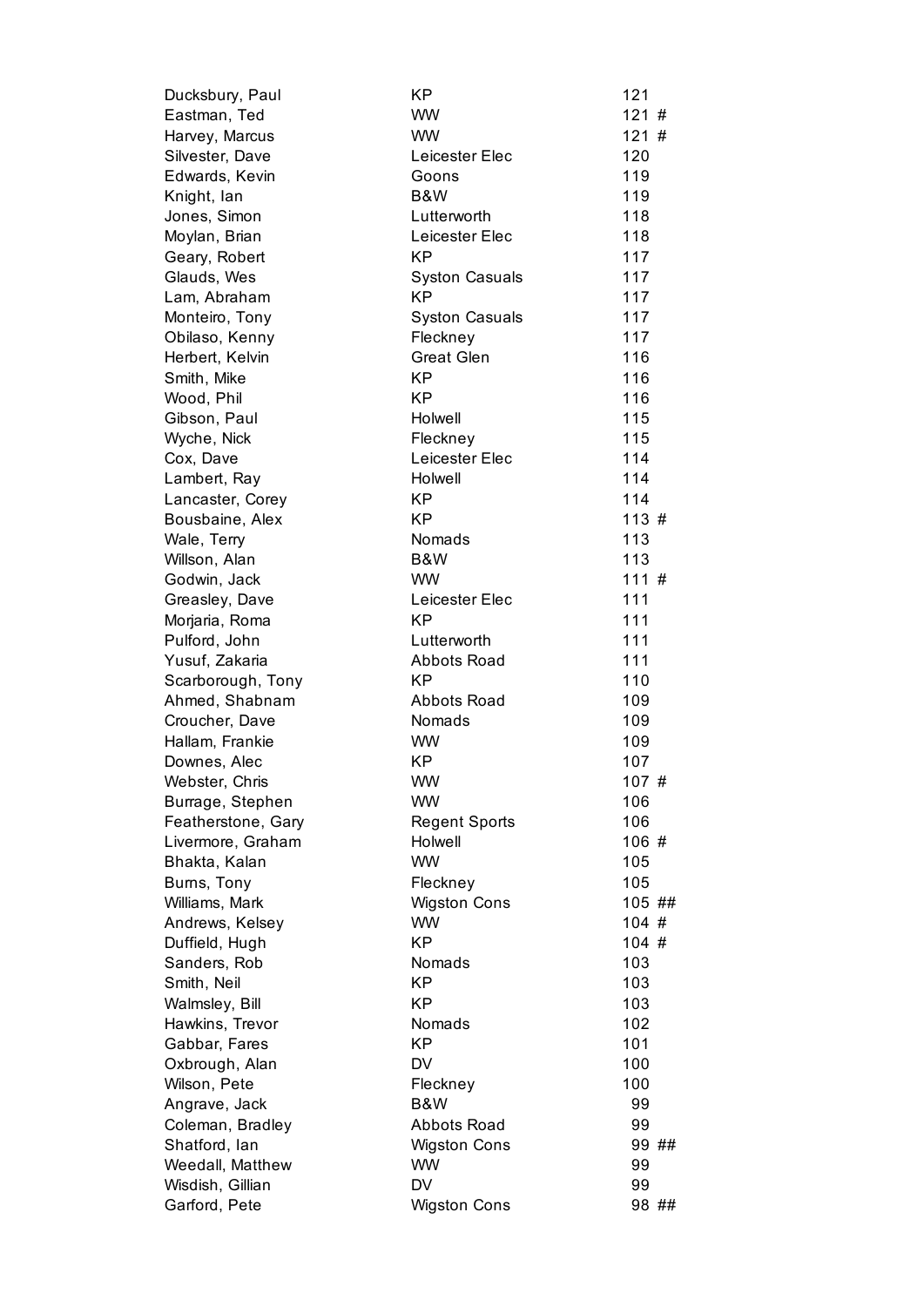| Woodward, John    | Fleckney             | 98    |
|-------------------|----------------------|-------|
| Kotadia, Rasool   | <b>WW</b>            | 96    |
| Smith, Roy        | <b>WW</b>            | 96    |
| Reeve, Steve      | Fleckney             | 94    |
| Sayani, Nadir     | <b>KP</b>            | 94 #  |
| Seeds, Thomas     | <b>WW</b>            | 94    |
| Burley, Steph     | Nomads               | 93 #  |
| Dasgupta, Aryaman | Unicorn              | 93    |
| Edwards, Julie    | Nomads               | 93 #  |
| Hurst, John       | <b>WW</b>            | 93    |
| Randle, Alex      | <b>KP</b>            | 93    |
| Adams, Keith      | <b>DV</b>            | 92    |
| Burley, Roger     | Nomads               | 92    |
| Tomlin, Phil      | <b>Nomads</b>        | 92    |
| Mehta, Kushal     | <b>Abbots Road</b>   | 91    |
| Highton, Terry    | Nomads               | 90    |
| Joseph, Nathan    | <b>WW</b>            | 90    |
| Holyoak, Karen    | Fleckney             | 89 #  |
| Piggin, Graham    | Leicester Elec       | 89    |
| Smith, James      | <b>Regent Sports</b> | 89    |
| Just, Richard     | <b>Regent Sports</b> | 87    |
| Smith, Tim        | Holwell              | 87    |
| Lethro, Bharat    | <b>WW</b>            | 86 ## |
| Wadeson, Ken      | <b>WW</b>            | 86    |
| Davis, Phenel     | КP                   | 85#   |
| Dewsbury, Dave    | <b>Regent Sports</b> | 85    |
| Mason, Pete       | <b>WW</b>            | 84    |
| Oram, Ken         | <b>WW</b>            | 83    |
| Webb, Steve       | Goons                | 83 ## |
| Baines, Gary      | Unicorn              | 81#   |
| Loach, Mick       | Nomads               | 81    |
| Newby, Roger      | <b>Regent Sports</b> | 80    |
| Starkie, Dave     | <b>Wigston Cons</b>  | 80 ## |
| Weston, Dave      | Nomads               | 80    |
| Bateman, Rob      | Fleckney             | 79    |
| Sullivan, Steve   | <b>Abbots Road</b>   | 79    |
| Miles, Mike       | Fleckney             | 78    |
| Bramhall, Keith   | <b>Regent Sports</b> | 77    |
| Harvey, Mick      | Nomads               | 77    |
| Uddin, Khalid     | <b>WW</b>            | 77    |
| Harrison, Matthew | <b>WW</b>            | 76 ## |
| Dhanji, Sufyaana  | <b>WW</b>            | 73 ## |
| Hainsworth, Demi  | Leicester Elec       | 73 #  |
| Hargrave, Gemma   | <b>DV</b>            | 73    |
| Wolfe, John       | <b>Abbots Road</b>   | 73 #  |
| Berrill, Lee      | <b>DV</b>            | 71    |
| Payne, Noelle     | Lutterworth          | 71#   |
| Widdup, Gareth    | <b>WW</b>            | 71#   |
| Bayliss, Keaton   | <b>Regent Sports</b> | 68 #  |
| Clayton, Michael  | <b>KP</b>            | 68    |
| Price, Barry      | Lutterworth          | 68    |
| Prentice, lan     | Fleckney             | 67    |
| Standish, John    | Fleckney             | 66    |
| Cooper, David     | <b>KP</b>            | 66    |
| Bowness, Angela   | <b>KP</b>            | 65    |
| Nix, Janet        | Fleckney             | 63    |
|                   |                      |       |